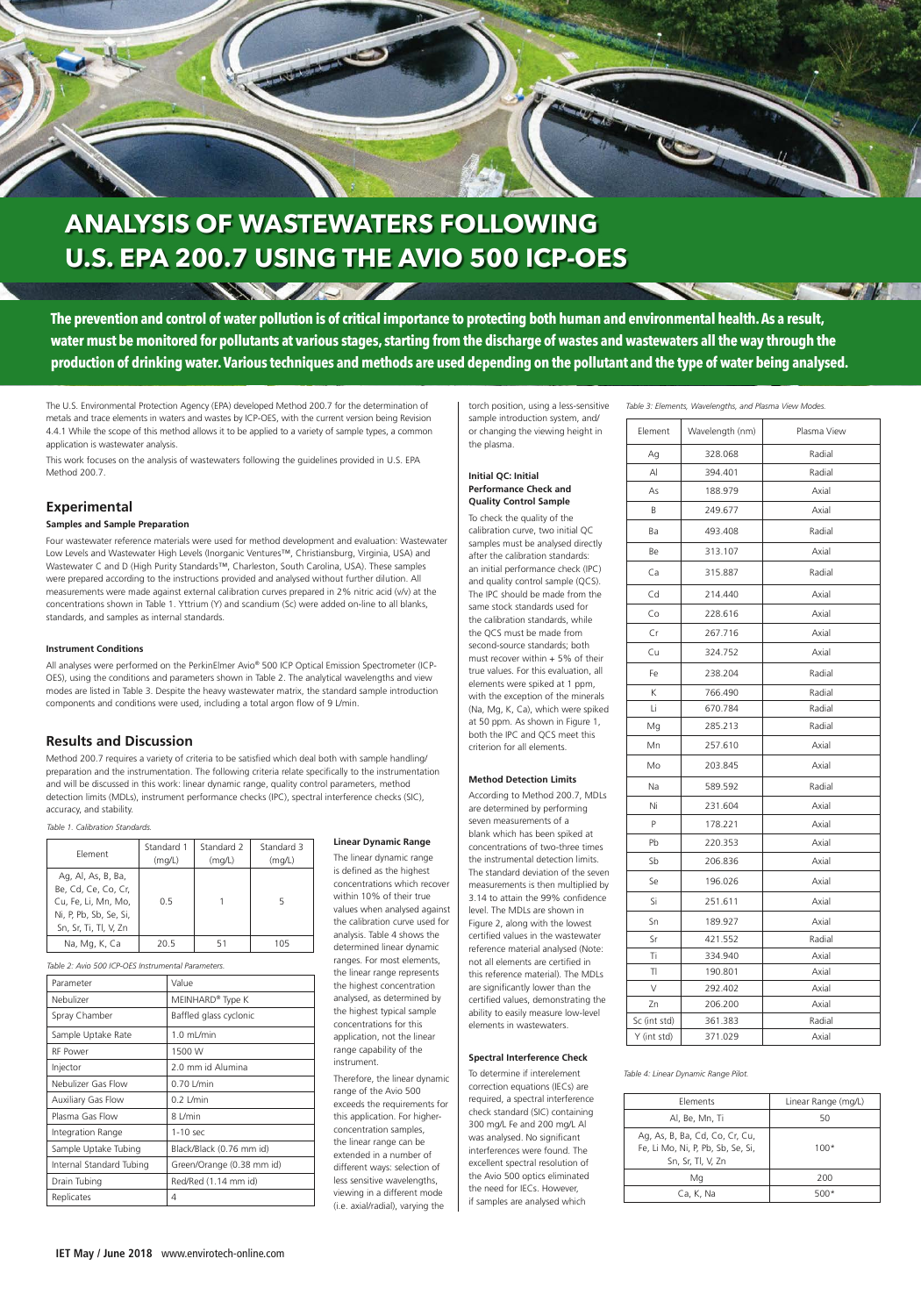**45**

contain high concentrations of other potential interferents, an IEC table can easily be created and implemented directly within Syngistix™ for ICP software.

#### www.envirotech-online.com **IET May / June 2018**

#### **Accuracy**

To determine the accuracy of the method, four reference materials were analysed. Table 5 shows the certified values for each of the reference materials, with the recoveries being plotted in Figure 3. All recoveries are within 10% of the certified values, demonstrating the accuracy of the methodology. It should be noted that not all elements listed in Method 200.7 are certified in the reference materials. To assess the ability to accurately measure the elements in Method 200.7 which are not present in the reference materials, spikes of the noncertified elements were added to the wastewater reference materials and analysed. Two different spike levels of each element were added to different reference materials, as shown in



Table 6, and the recoveries are plotted in Figure 4. All recoveries are within 10% of true values, further demonstrating the robustness of the methodology.

#### **Stability**

With the accuracy of the methodology established, the stability was assessed by analysing wastewater samples over 10 hours, with a QC check (the IPC) being analysed every ten samples. The plot in Figure 5 shows the stability, with all QC recoveries falling within 10% of their true value. In addition, the internal standard stability was monitored over the same analysis to determine overall instrumental drift. As shown in Figure 6, the internal standards varied by less than 7%, demonstrating the exceptional stability of the system. Instrumental design considerations, including the vertical torch and Flat Plate™ Plasma Technology, result in excellent stability, while taking advantage of the dual view capability and continuously switching between axial and radial plasma viewing modes for each sample.



*Table 5: Certified Values in Wastewater Reference Materials (all units in mg/L).*



*Figure 1: Recoveries for the IPC (dark blue) and QCS (light blue).*



*Figure 2: MDLs (dark blue) and certified values for low-level wastewater reference material (light blue). Not all elements in Method 200.7 are certified in the reference material.*

*Table 6: Spike Levels of Non-Certified Elements.*

| Flement           | Spike (mg/L) | Reference Material to which Spike was Added |
|-------------------|--------------|---------------------------------------------|
| Li, P, Si, Sn, Ti | 0.6          | Wastewater C, Wastewater Low                |
|                   | 1.2          | Wastewater D, Wastewater High               |
| Ca, K, Mg, Na     | 75           | Wastewater C, Wastewater Low                |
|                   | 150          | Wastewater D, Wastewater High               |



| Element      | Wastewater<br>Low | Wastewater<br>High | C    | Wastewater   Wastewater<br>D |
|--------------|-------------------|--------------------|------|------------------------------|
| Ag           | 0.098             | 0.927              | 0.15 | 0.25                         |
| $\mathsf{A}$ | 0.384             | 3.95               | 0.5  | 1                            |
| As           | 0.147             | 0.824              | 0.15 | 0.25                         |
| B            | 0.864             | 1.87               | 0.5  | 1                            |
| Ba           | 0.294             | 2.37               | 0.5  | 1                            |
| Be           | 0.048             | 0.832              | 0.15 | 0.25                         |
| Cd           | 0.078             | 0.927              | 0.15 | 0.25                         |
| Co           | 0.096             | 0.936              | 0.5  | 1                            |
| Cr           | 0.098             | 0.927              | 0.5  | 1                            |
| Cu           | 0.096             | 0.936              | 0.5  | 1                            |
| Fe           | 0.392             | 3.91               | 0.5  | 1                            |
| Mn           | 0.192             | 3.95               | 0.5  | 1                            |
| Mo           | 0.147             | 0.515              | 0.5  | 1                            |
| Ni           | 0.192             | 2.91               | 0.5  | 1                            |
| Pb           | 0.196             | 2.88               | 0.5  | 1                            |
| Sb           | 0.192             | 0.832              | 0.15 | 0.25                         |
| Se           | 0.196             | 1.85               | 0.15 | 0.25                         |
| Sr           | 0.072             | 0.468              | 0.5  | 1                            |
| TI           | 0.147             | 0.824              | 0.15 | 0.25                         |
| V            | 0.192             | 1.87               | 0.5  | 1                            |
| Zn           | 0.294             | 1.85               | 0.5  | 1                            |

*Figure 3: Recoveries in wastewater reference materials.*

*Figure 4: Spike recoveries of both lower (shades of blue) and higher (shades of orange) concentrations added to the wastewater reference materials.*





*Figure 6: Internal standard recoveries in wastewater samples during a 10-hour analysis.*